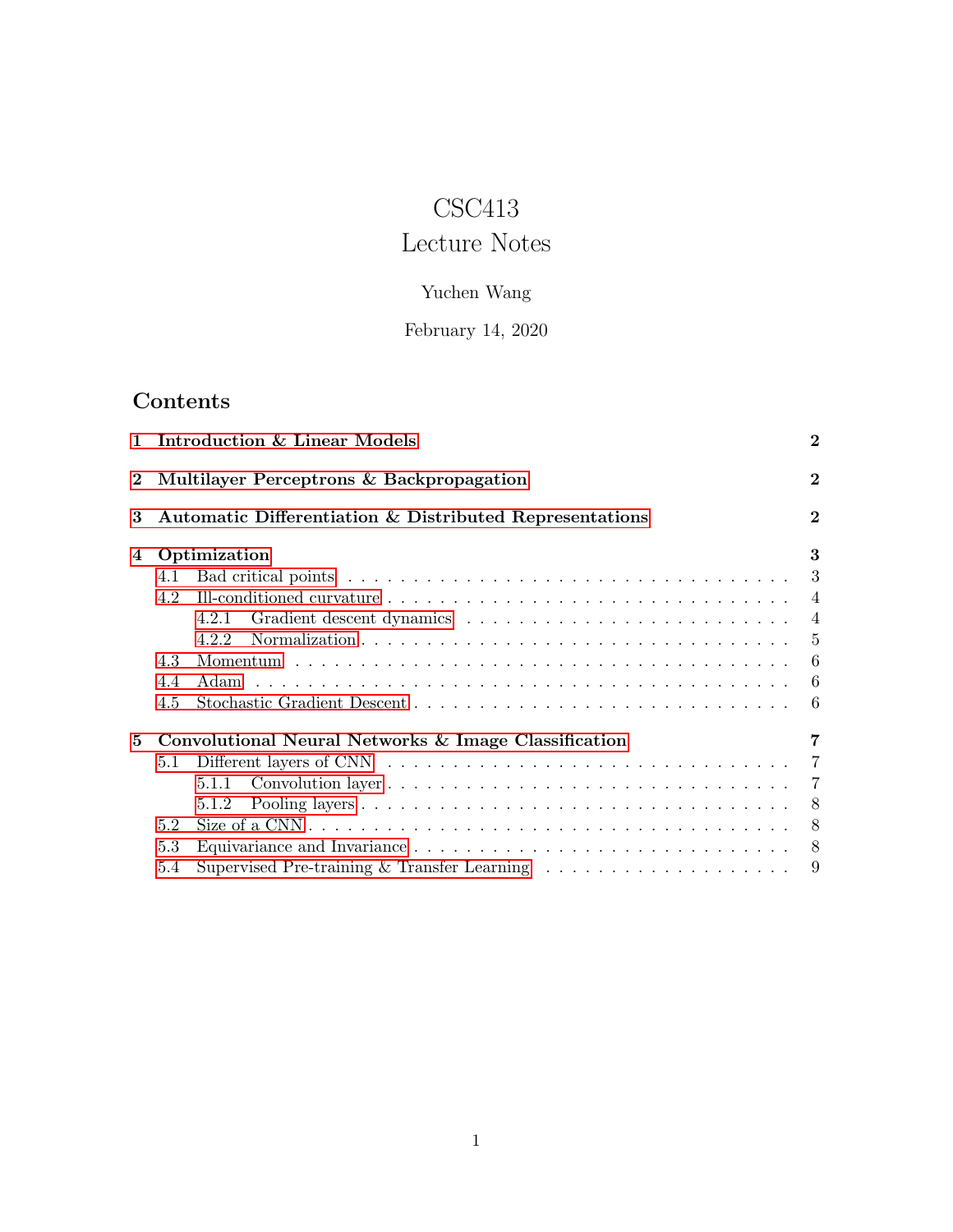### <span id="page-1-0"></span>1 Introduction & Linear Models

### <span id="page-1-1"></span>2 Multilayer Perceptrons & Backpropagation

Fact 2.1. XOR is not linearly separable.



Proof. Note that half-spaces are convex.

Suppose there is a plane that cut the input space into positive half-space and negative halfspace.

Then the green line segment must be in the positive half-space, and the red line segment must be within the negative half-space.

But the intersection cannot lie in both half-spaces, which leads to a contradiction.

Definition 2.1 (feature). A weight vector we learned in a neural network is called a feature.

## <span id="page-1-2"></span>3 Automatic Differentiation & Distributed Representations

Definition 3.1. Finite Differences One-side version:

$$
\frac{\partial}{\partial x_i} f(x_1, \dots, x_N) \approx \frac{f(x_1, \dots, x_i + h, \dots, x_N) - f(x_1, \dots, x_i, \dots, x_N)}{h}
$$

Two-sided version:

$$
\frac{\partial}{\partial x_i} f(x_1, \dots, x_N) \approx \frac{f(x_1, \dots, x_i + h, \dots, x_N) - f(x_1, \dots, x_i - h, \dots, x_N)}{2h}
$$

Remark 3.1. We often use finite differences to check our gradient calculations.

#### Autodiff v.s. finite differences

- 1. Autodiff computes exact gradients, whereas finite differences only computes an approximation.
- 2. Autodiff only requires a single forward pass and a single backward pass, and the backward pass is only a constant factor more expensive than the forward pass. Finite differences requires a separate forward pass for every entry of the gradient.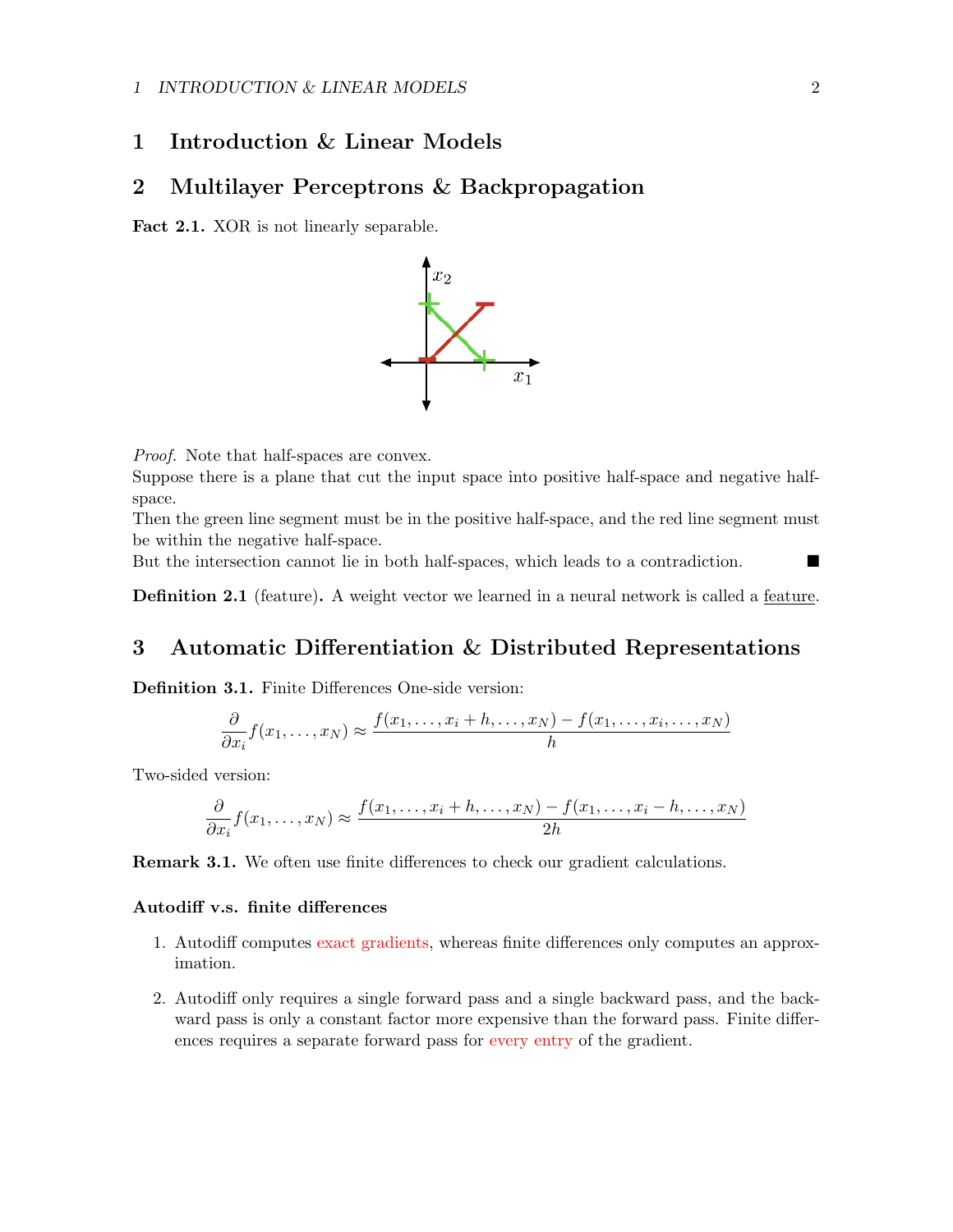autograd.numpy.sum The functions in autograd.numpy.sum are reponsible for building the computation graph data structure to be used in backprop. The nodes in the graph are stored as Node instances, and the Nodes have attributes for the value, the function that was executed, and the arguments to the function (parents in the computation graph). The function autograd.numpy.sum retrieves the values from its Node arguments, feeds them to numpy.sum, and packages the result into a Node class.

## <span id="page-2-0"></span>4 Optimization

| <b>Problem</b>       | <b>Diagnostics</b>             | <b>Workarounds</b>                 |
|----------------------|--------------------------------|------------------------------------|
| incorrect gradients  | finite differences             | fix them, or use autodiff          |
| local optima         | (hard)                         | random restarts                    |
| symmetries           | visualize W                    | initialize W randomly              |
| slow progress        | slow, linear training curve    | increase $\alpha$ ; momentum       |
| instability          | cost increases                 | decrease $\alpha$                  |
| oscillations         | fluctuations in training curve | decrease $\alpha$ ; momentum       |
| fluctuations         | fluctuations in training curve | decay $\alpha$ ; iterate averaging |
| dead/saturated units | activation histograms          | initial scale of W; ReLU           |
| ill-conditioning     | (hard)                         | normalization; momentum;           |
|                      |                                | Adam; second-order opt.            |

### <span id="page-2-1"></span>4.1 Bad critical points

Definition 4.1 (saddle points). A saddle point is a point where:

- $\nabla \mathcal{J}(\theta) = \mathbf{0}$
- $H(\theta)$  has some positive and some negative eigenvalues

Remark 4.1. If we're exactly on the saddle point, then we're stuck.

Definition 4.2 (plateaux). A flat region is called a plateau.

Example 4.1. As follows:

- $\bullet$  0-1 loss
- hard threshold activations
- logistic activation with least squares

Definition 4.3 (permutation symmetry). We can re-order the hidden units in a way that preserves the function computed by the network.

Fact 4.1. Training a multilayer perceptron is non-convex.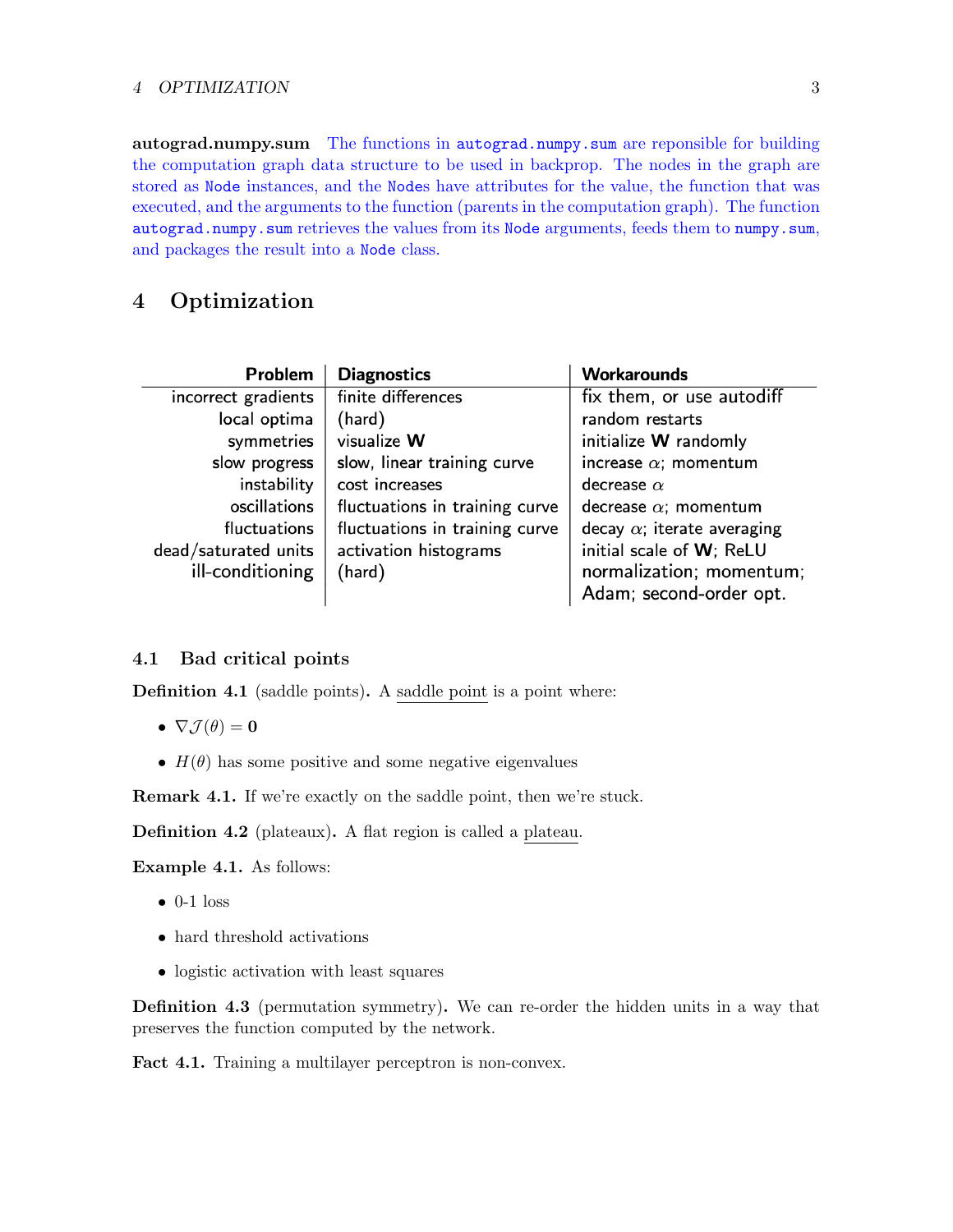Proof. Assume for contradiction that there is a convex loss function for a multilayer perceptron.

Suppose we are given a layer which has parameters  $\theta_1$  and  $|\theta_1| = K$ . By definition, if a function  $\mathcal J$  is convex, then for any set of points  $\theta_1, \ldots, \theta_N$  in its domain,

$$
\mathcal{J}(\lambda_1\theta_1 + \ldots + \lambda_N\theta_N) \leq \lambda_1\mathcal{J}(\theta_1) + \ldots + \lambda_N\mathcal{J}(\theta_N)
$$

for  $\lambda_i \geq 0$ ,  $\sum_i \lambda_i = 1$ .

Because of permutation symmetry, there are  $K!$  permutations of the hidden units such that

$$
\mathcal{J}(\theta_i) = \mathcal{J}(\theta_1) \quad s.t. 2 \le i \le K!
$$

If we take the average of the  $N := K!$  permutations  $\frac{1}{N} \sum_{i=1}^{N} \theta_i$ , we get a degenerate network where all the hidden units are identical, which should have a higher cost.

However, by convexity we have

$$
\mathcal{J}(\frac{1}{N}\sum_{i=1}^{N}\theta_{i}) \leq \sum_{i=1}^{N}\frac{1}{N}J(\theta_{i})
$$

$$
= \frac{1}{N}\sum_{i=1}^{N}\mathcal{J}(\theta_{i})
$$

$$
= J(\theta_{1})
$$

Meaning that this solution would have to be better than  $\theta_1$  for any arbitrary choice of  $\theta_1$ , which leads to a contradiction.

**Definition 4.4** (saturated unit). A unit whose input  $z_i$  is in the flat region of its activation function.

**Definition 4.5** (dead unit). If there is a ReLU unit whose input  $z_i$  is always negative, the weight derivatives will be exactly 0. We call this a dead unit.

#### <span id="page-3-0"></span>4.2 Ill-conditioned curvature

**Definition 4.6** (ill-conditioned curvature). Suppose the Hessian matrix  $H$  has some large positive eigenvalues (i.e. high-curvature directions) and some eigenvalues close to 0 (i.e. lowcurvature directions), then gradient descent would bounce back and forth in high curvature directions and make slow progress in low curvature directions. (the gradient is perpendicular to the contours). This is known as ill-conditioned curvature, which is very common in neural network training.

#### <span id="page-3-1"></span>4.2.1 Gradient descent dynamics

Consider a convex quadratic objective

$$
\mathcal{J}(\theta) = \frac{1}{2}\theta^T A \theta
$$

 $\blacksquare$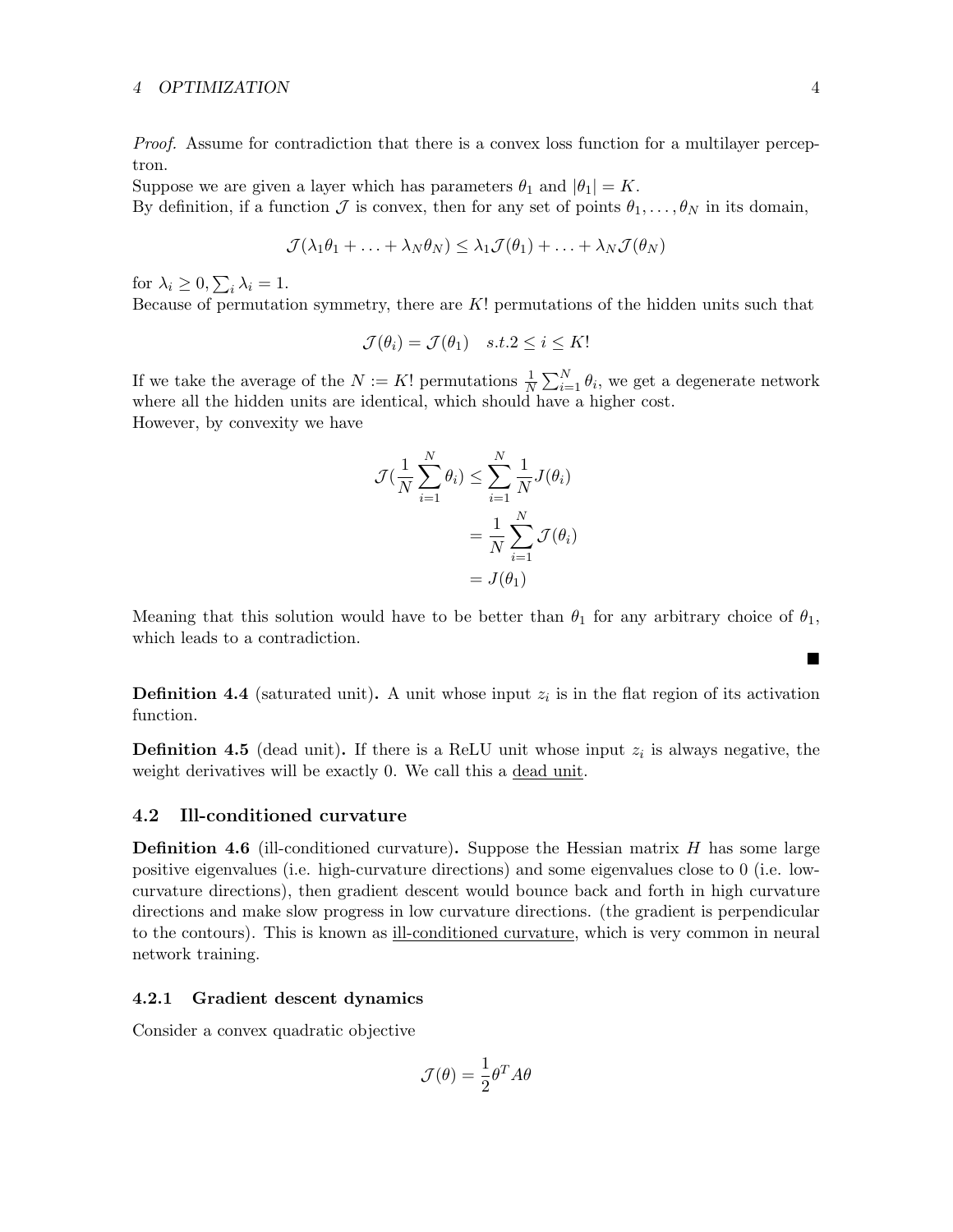where A is a PSD symmetric matrix.

Then we would update  $\theta$  using gradient descent:

$$
\theta_{k+1} \leftarrow \theta_k - \alpha \nabla \mathcal{J}(\theta_k)
$$
  
\n
$$
= \theta_k - \alpha A \theta_k
$$
  
\n
$$
= (I - \alpha A) \theta_k
$$
  
\n
$$
\implies \theta_k = (I - \alpha A)^k \theta_0
$$
  
\n
$$
= (I - \alpha Q \Lambda Q^T)^k \theta_0
$$
  
\n
$$
= [Q(I - \alpha \Lambda) Q^T]^k \theta_0
$$
  
\n
$$
= Q(I - \alpha \Lambda)^k Q^T \theta_0
$$
  
\n(Q orthogonal  $\implies Q^T Q = I$ )

Hence, in the Q basis, each coordinate gets multiplied by  $(1 - \alpha \lambda_i)^k$  where the  $\lambda_i$  are the eigenvalues of A.

Cases:

- $0 < \alpha \lambda_i \leq 1$ : decays to 0 at a rate that depends on  $\alpha \lambda_i$
- $1 < \alpha \lambda_i \leq 2$ : oscillates
- $\alpha \lambda_i > 2$ : unstable (diverges)

(the proof is omitted here)

Hence we need to set  $\alpha < \frac{2}{\lambda_{max}}$ , and this bounds the rate of progress by

$$
\alpha\lambda_i < \frac{2\lambda_i}{\lambda_{max}}
$$

Generalization The toy problem

$$
\mathcal{J}(\theta) = \frac{1}{2}\theta^T A \theta
$$

can be easily generalized to a quadratic not centered at zero

$$
\mathcal{J}(\theta) = \frac{1}{2}\theta^T A \theta + b^T \theta + c
$$

since the gradient descent dynamics are invariant to translation.

Since a twice-differentiable cost function is well approximated by a convex quadratic (though second-order Taylor approximation) in the vicinity of a (local) optimum, this analysis is a good description of the behaviour of gradient descent near a (local) optimum.

Therefore, in the case of ill-conditioned curvature, the convergence rate is slower since  $\frac{2\lambda_i}{\lambda_{max}}$ is small for some of the  $\lambda_i$ s, so that it makes slow progress towards the optimum.

#### <span id="page-4-0"></span>4.2.2 Normalization

To avoid these problems, it's a good idea to center your inputs to zero mean and unit variance.

$$
\tilde{x}_j = \frac{x_j - \mu_j}{\sigma_j}
$$

Hidden units may have non-centered activations, in this case, we can replace logistic units (which range from 0 to 1) with tanh units (which range from -1 to 1).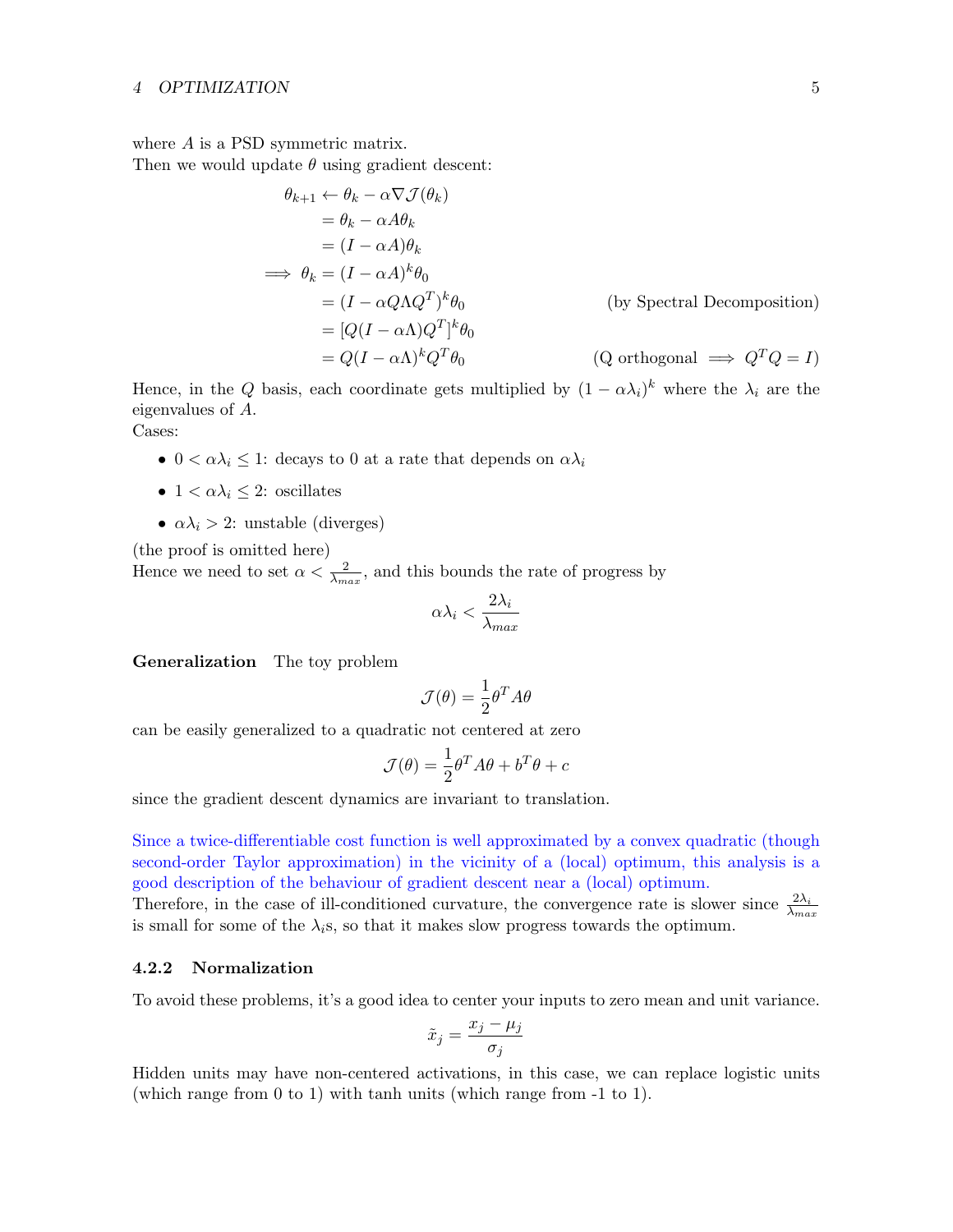#### <span id="page-5-0"></span>4.3 Momentum

Even with normalization tricks, we still need algorithms to better deal with ill-conditioned curvature.

#### Definition 4.7 (Momentum).

$$
\mathbf{p} \leftarrow \mu \mathbf{p} - \alpha \frac{\partial \mathcal{J}}{\partial \theta}
$$

$$
\theta \leftarrow \theta + \mathbf{p}
$$

where

- $\alpha$  is the learning rate, just like in gradient descent
- $\mu$  is the damping parameter. It should be slightly less than 1 (e.g. 0.9 or 0.99), or otherwise the ancient history would not decay and would affect the new gradient as much as the latest ones.

The effects:

- In the high curvature directions, the gradients cancel each other out, so momentum dampens the oscillations.
- In the low curvature directions, the gradients point in the same direction, allowing the parameters to pick up speed.

Remark 4.2. If the gradient is constant (i.e. the cost surface is a plane), the parameters will reach a terminal velocity of

$$
-\frac{\alpha}{1-\mu}\cdot\frac{\partial \mathcal{J}}{\partial \theta}
$$

This suggests if you increase  $\mu$ , you should lower  $\alpha$  to compensate.

#### <span id="page-5-1"></span>4.4 Adam

Even with momentum and normalization tricks, narrow ravines are still one of the biggest obstacles in optimizing neural networks.

There is an optimization procedure called Adam which uses just a little bit of curvature information and often works much better than gradient descent.

#### <span id="page-5-2"></span>4.5 Stochastic Gradient Descent

Definition 4.8 (batch training). Computing the gradient requires summing over all of the training examples. This is known as batch training:

$$
\nabla \mathcal{J}(\theta) = \frac{1}{N} \sum_{i=1}^{N} \nabla J^{(i)}(\theta)
$$

Remark 4.3. Batch training is impractical if you have a large dataset (e.g. millions of training examples)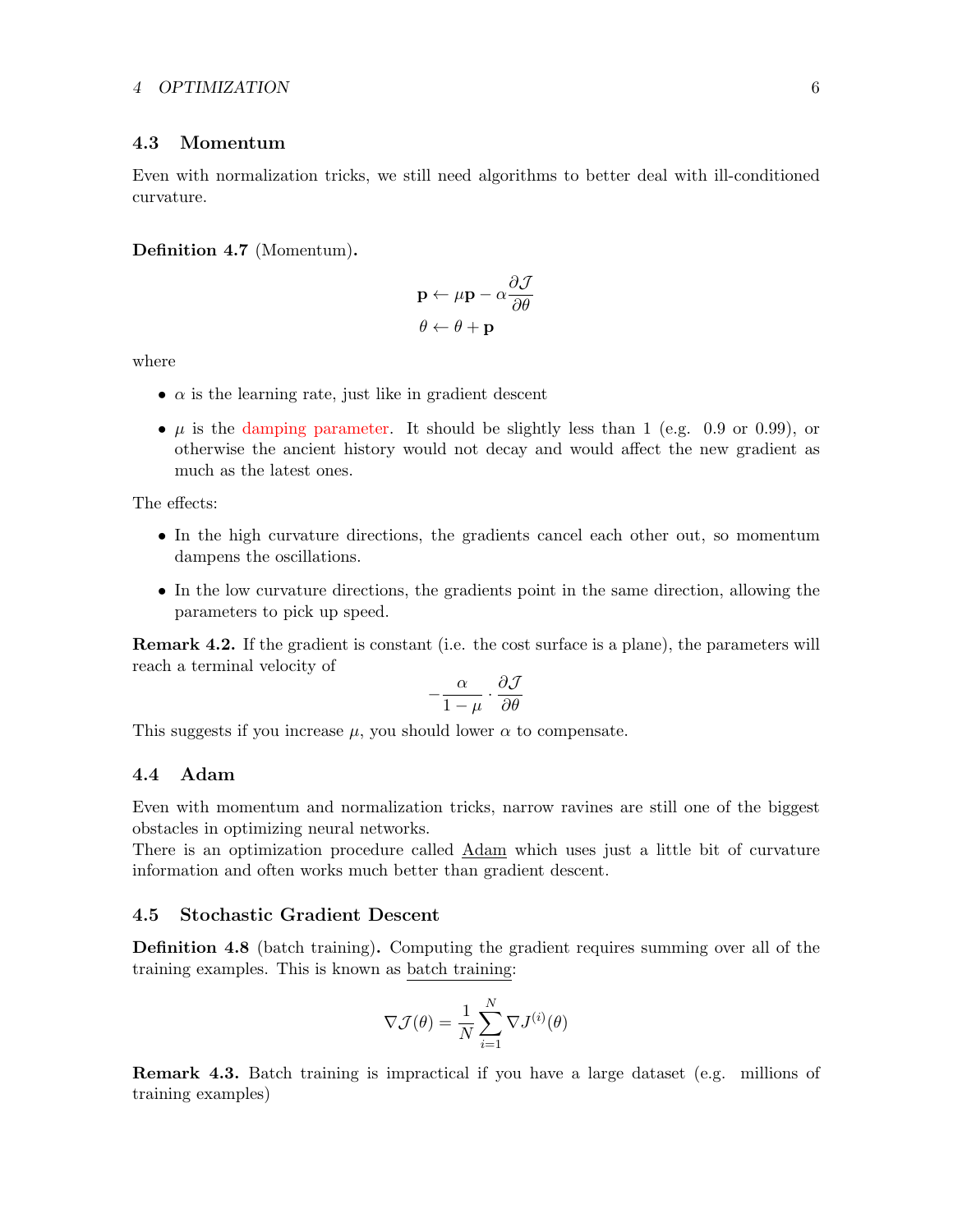Definition 4.9 (mini-batch). Compute the gradients on a medium-sized set of training examples, called a mini-batch.

Definition 4.10 (epoch). Each entire pass over the dataset is called an epoch.

### <span id="page-6-0"></span>5 Convolutional Neural Networks & Image Classification

#### <span id="page-6-1"></span>5.1 Different layers of CNN

Each layer consists of several feature maps / channels, each of which is an array. If the input layer represents a grayscale image, it consists of one channel. If it represents a color image, it consists of three channels.

#### <span id="page-6-2"></span>5.1.1 Convolution layer

**Definition 5.1** (convolution - 1D). If a and b are two arrays,

$$
(a * b)_t = \sum_{\tau} a_{\tau} b_{t-\tau}
$$

**Definition 5.2** (convolution - 2D). If A and B are two  $2D$  arrays, then:

$$
(A * B)_{ij} = \sum_{s} \sum_{t} A_{st} B_{i-s,j-t}
$$

Property 5.1. Some properties of convolution:

1. Commutativity

$$
a * b = b * a
$$

2. Linearity

$$
a * (\lambda_1 b + \lambda_2 c) = \lambda_1 a * b + \lambda_2 a * c
$$

Definition 5.3 (convolutional layers). The convolution layer has a set of filters. Its output is a set of feature maps, each one obtained by convolving the image with a filter. It's common to apply a linear rectification nonlinearity:

$$
y_i = \max(z_i, 0)
$$

Remark 5.1. Why do we need activation functions?

- Convolution is a linear operation. Therefore, we need a nonlinearity, otherwise 2 convolution layers would be no more powerful than 1.
- If not applying activation functions, then two edges in opposite directions may cancel each other out.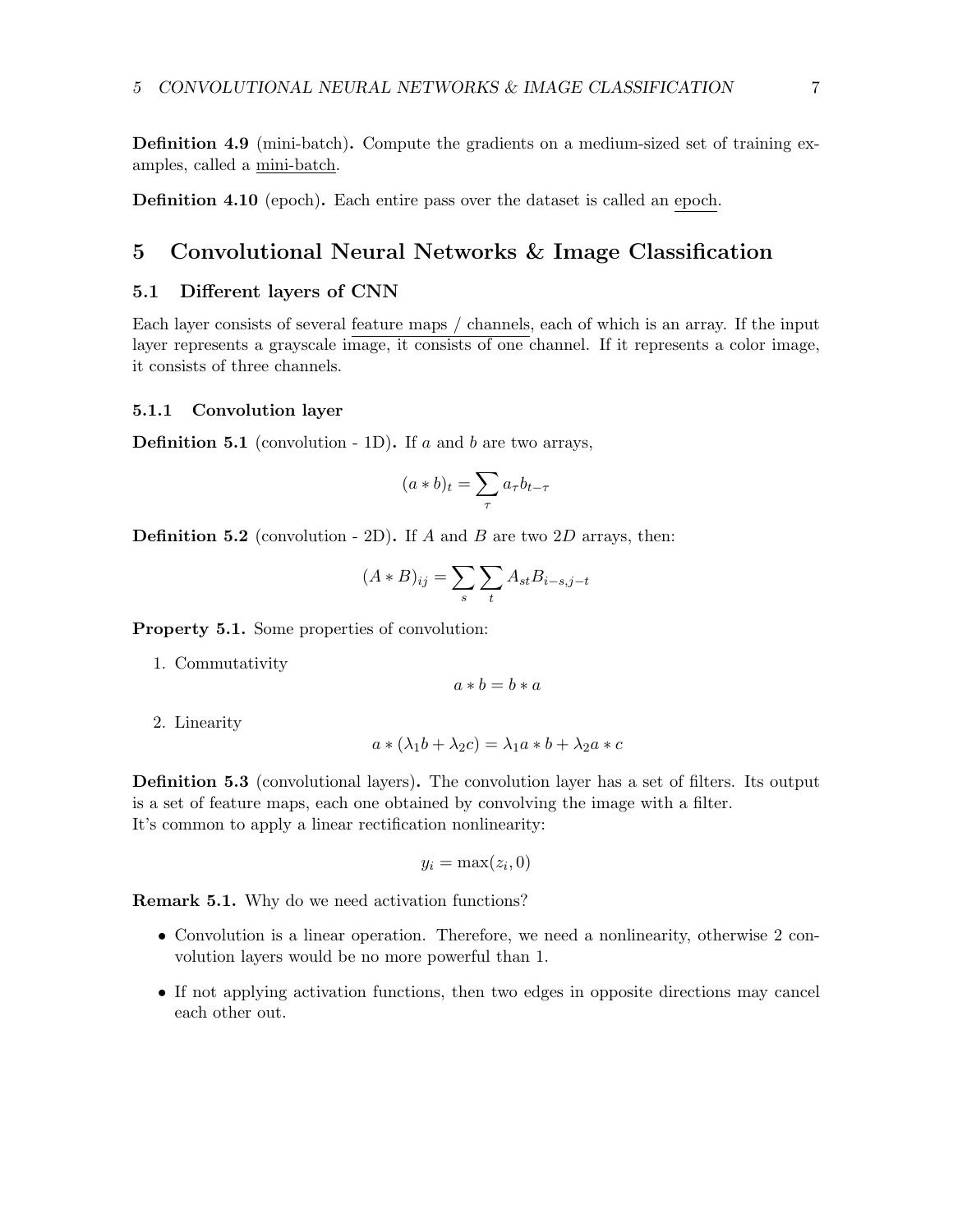#### <span id="page-7-0"></span>5.1.2 Pooling layers

Definition 5.4 (pooling layers). Pooling layers reduce the size of the representation and build in in variance to small transformations.

Definition 5.5 (max-pooling). Max-pooling computes the maximum value of the units in a pooling group:

$$
y_i = \max_{j \text{ in pooling group}} z_j
$$

Remark 5.2. Because of pooling, higher-layer filters can cover a larger region of the input than equal-sized filters in the lower layers.

#### <span id="page-7-1"></span>5.2 Size of a CNN



|                   | fc layer   | conv layer |
|-------------------|------------|------------|
| $\#$ output units | W H I      | W H I      |
| $#$ weights       | $W^2H^2IJ$ | $K^2$ L.I  |
| $\#$ connections  | $W^2H^2IJ$ | $WHK^2LI$  |

Remark 5.3. Rules of thumb:

- Most of the units and connections are in the convolution layers.
- Most of the weights are in the fully connected layers.

#### <span id="page-7-2"></span>5.3 Equivariance and Invariance

Definition 5.6 (equivariant). A layer is equivariant to translation if you translate the inputs, the outputs are translated by the same amount.

Example 5.1. Convolution layers are equivariant.